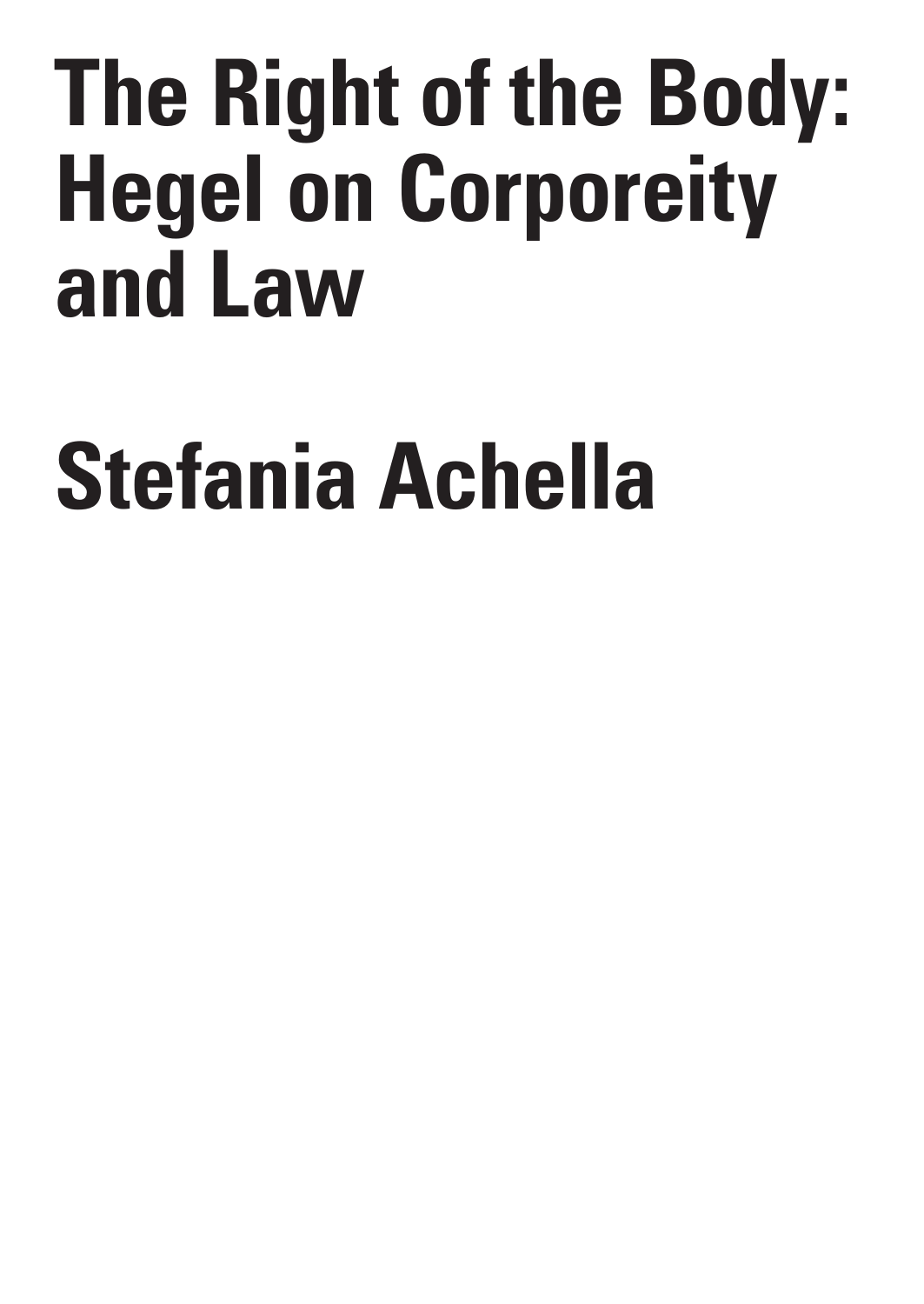**Abstract:** Recent reinterpretations of Hegel's relationship to the philosophy of nature and a new assessment of Hegel's interest for concrete and material issues have shed new light on the function of corporeity in the process of subjectification in Hegel's system. This essay aims to analyze the role of the body in the constitution of the juridical sphere in Hegel's *Outlines of Philosophy of Right*. In particular, this paper will first investigate the relationship between will and body, secondly, based on this relationship, it will explore the possibility to provide new foundations to inalienable rights; finally, it will outline a more respectful approach to the body.

**Keywords:** *Outlines, corporeity, will, freedom, auto-affection, embodiment, Hegel, inalienable rights.* 

"An ontology which leaves nature in silence shuts itself in the incorporeal and for this very reason gives a fantastic image of man, spirit and history."1 Although Maurice Merleau-Ponty's polemical target was above all the Cartesian tradition, this sentence, pronounced in one of his lectures at the Collège de France between 1956–57,<sup>2</sup> seems to suitably sum up the prejudice that the second half of the 20th century projected onto Hegel's philosophy.<sup>3</sup>The disregard of nature would have led Hegel to a metaphysical and disembodied vision of the subject, of human beings, and history.

Recent attention to the role of nature in Hegel's system is revealing that this reading is to say the least partial. The recovery of the concept of life as key element in Hegel's inquiry has made it possible to retrieve the role of the natural, material, and empirical component. This allows us to reassess also the dimension of corporeity.

While transitioning from logic to the philosophy of nature, in the *Encyclopaedia* Hegel shows how, at the end of logic, the idea dies off and lets itself go into the world, finding itself in the body as a simple living being. From this point onwards it overcomes the condition "in which it is only Life, and [...] gives itself an existence as Spirit, which is the truth and the final goal of Nature and the genuine actuality of the Idea."4

The meaning of this passage can hardly be misunderstood: life does not have a metaphysical character, it does not remain "only life," *pure*

4 Hegel 2004, § 251.

I S I S & C R I T I Q U E /

C R

<sup>1</sup> Merleau-Ponty 1970, p. 62.

<sup>2</sup> Cf. Deranty 2021.

<sup>3</sup> Malabou and Butler also emphasize the explicit absence of any reference to the body in the lordship-bondage dialectic, which is also centered on the body as it is a struggle for life and death. Cf. Malabou/Butler 2011.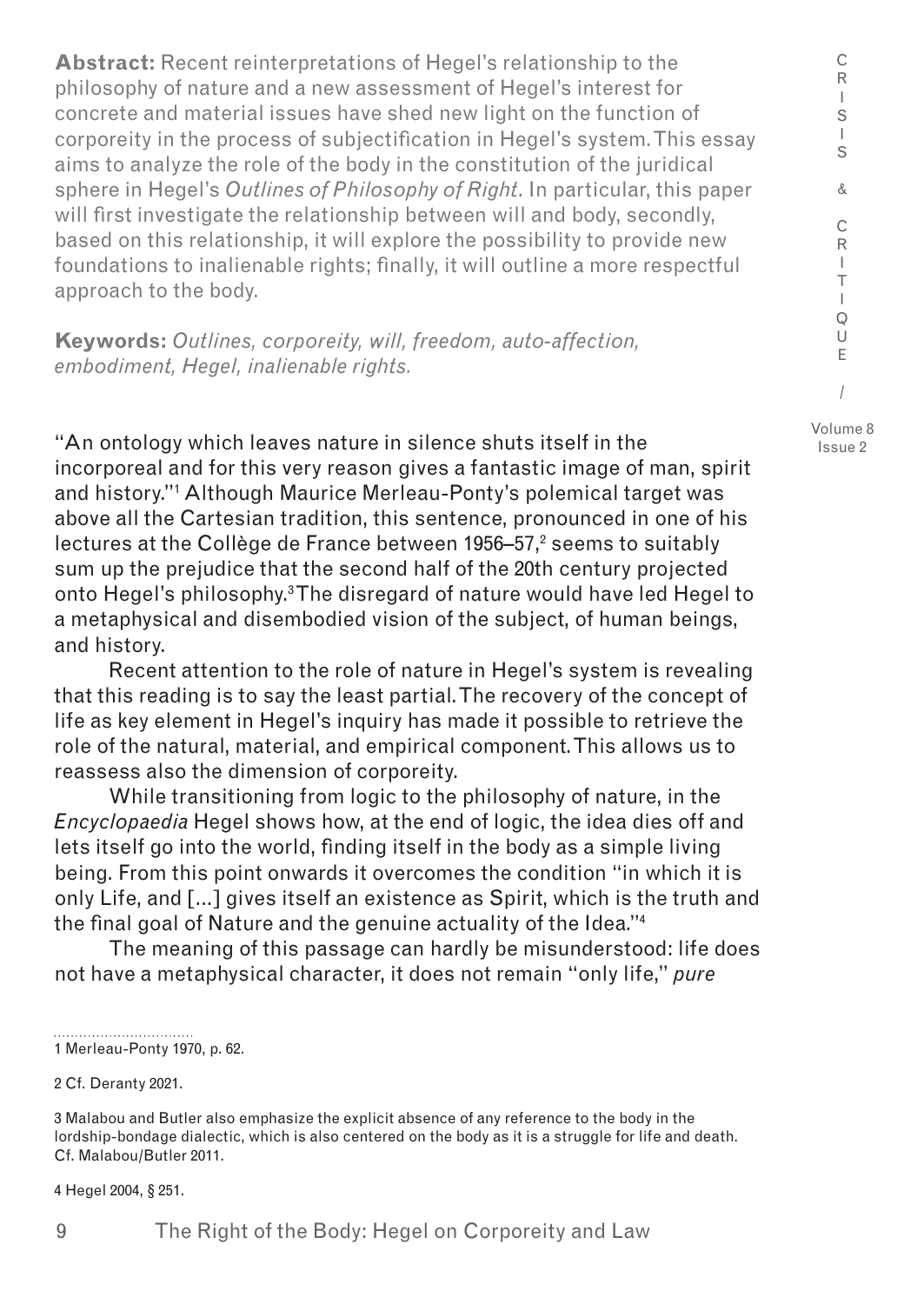*being*, but it becomes body, individualized life, and only in it can the spirit express itself.<sup>5</sup> From this viewpoint, Hegelian philosophy can be taken as an ontology that, far from being detached from the natural world and from the body, rather qualifies as a *living ontology*. This amounts to saying not only that Hegel's ontology features the need for the idea to be embodied in the living, but that it is also constantly open to contingency in order to be able to understand this latter as a living organism.6 What is at stake is neither a fundamental ontology nor a form of naturalism, but rather a philosophy in which the subject is not an abstract and transcendent thought, but human beings who find themselves in an original correlation with other bodies, the world, Nature.

Consequently, the reflexive consciousness irrevocably loses its metaphysical primacy over corporeality, and the process of knowledge is presented as originally intertwined with the empirical and finite. There is not only a reflection on experience, but also a form of experience that the subject carries out as an embodied individual.

In such a reinterpretation, the body no longer acts merely as a neutral threshold, or as a ballast from which the subject must free itself on the path that leads to the spirit, but it rather represents the subject's possibility of knowing itself and others, of acting in the world and of creating social, political and cultural structures. As we read in the *Encyclopaedia*: "The body is the middle term by which I come together with the external world in general. So, if I want to actualise my aims, then I must make my physical body capable of carrying out this subjectivity into external objectivity."7 In other words, the body is the place of communication between the elements which act on me and those on which I act. This communication is possible because of a living connection defining the reciprocal interweaving. No distinction is here posited between nature and spirit; no form of primordial dualism is outlined. The background to this common framework that binds us to the world is, in fact, an ontology of constraints, bonds, and no longer of constitutive properties.

In the following pages, I will try to investigate to what extent Hegel's philosophy of right, namely the relationship between will and corporeity

10

7 Hegel 2007, § 408Z. For a recent and comprehensive study on this aspect, see Mowad 2019.

& C R I T I Q U E / Volume 8 Issue 2

C R I S I S

<sup>5</sup> As Angelica Nuzzo points out, in Hegelian philosophy the body must be understood as incorporated or objective thought, because only in these terms can it oppose the dead fixation of the intellect: a soul without a body would not make sense for Hegel. Starting from the analysis of Kant's third Critique, Nuzzo shows how this requirement is already present in Kant, but Hegel makes it more inclusive, extending the dimension of thought to all living things and including mechanism and chemism as dialectical moments. See Nuzzo 2007, pp. 97–101. On the link between realization of thought and incorporation, see also Halbig 2002, pp. 126 ff.

<sup>6</sup> I have discussed Hegel's living ontology in: Achella 2020.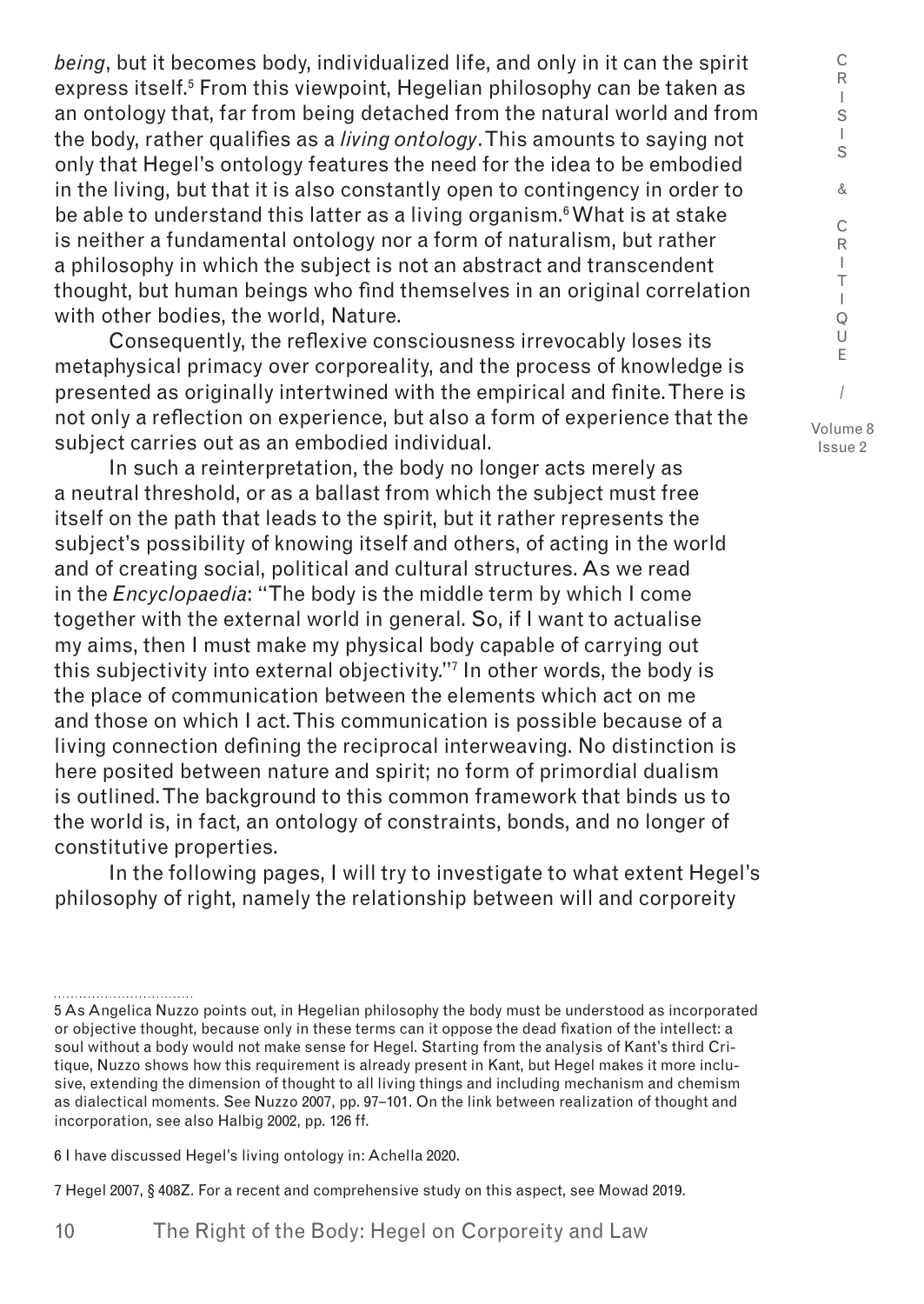it features, reflects the previously outlined standpoint;<sup>8</sup> in what sense re-establishing the primacy of the body can provide foundation to certain inalienable rights; and finally, how the dialectical relationship between will and body can serve to imagine a more respectful relationship with corporeity.

1. Interest in the body pervades the literary, philosophical, and scientific inquiries of the *Goethe Zeit.*<sup>9</sup> As intensively as Lavater's research into physiognomy and Gall's phrenology, several figures of the *Populaerphilosophie*, polyhedral personalities such as Alexander von Humboldt, dealt with the subject of the body. What was at stake was not only retrieving the function of the body as a key element of anthropology. Previously, as is well known, a prevailing understanding of the body saw it as a passive substrate under the action of consciousness on the one hand and of the external world on the other. More importantly, the body as a living being was now credited with its own "agency"; it represented a space of action that operates both in the shaping of ideas and in the relationship with the outside world. Immanuel Kant, in fact, considers the body essential in the structuring of thoughts or in the constitution of consciousness, under the premise that thought cannot be separated from corporeality. In order to come through in its truth, the idea must shape itself into a body, that is to say, into a concrete existence. In several passages of Kant's anthropology, it is clear that every time sensations and corporeality are deprived of their power – drunkenness, dreams, fainting – consciousness is suspended or diminished. It is always the senses which awaken it, bringing subjectivity back into contact with the world and enabling thoughts to be re-established. With an anti-Cartesian move, in one of the passages of *Dreams of a Spirit-Seer*, Kant even seems to attribute to the body the power to recognize the reality of the external world: "if he [the subject, SA] falls asleep, then the sensed representation of his body is extinguished, and only the self-created representations remain against which the other chimeras were thought of as in an external relationship. Also as long as one sleeps, they must deceive the dreamer, for there is no sensation that in comparison lets him distinguish the original image from the phantom, namely, the outer from the inner."10

What is at stake is not primarily recognizing the role of sensation as a source of knowledge, but rather considering bodily sensations as an essential and active element not only in distinguishing reality from

8 On the role of the body in Hegel's *Philosophy of Right*, cf. Nuzzo 2000; Siep 1990.

10 Kant 2002, p. 70.

I S I S & C R I T I Q U E / Volume 8 Issue 2

C R

<sup>9</sup> As is very precisely shown in the volume by Henn/Pausch 2003, the problem of the body becomes central in the literature of the 18th century. Body and soul, nature and intellect become part of a context previously dominated by metaphysics alone, and this encounter opens the space for a particular theory of human beings. On Hegel's anthropology: see Anzalone 2012, in partic. pp. 15–43.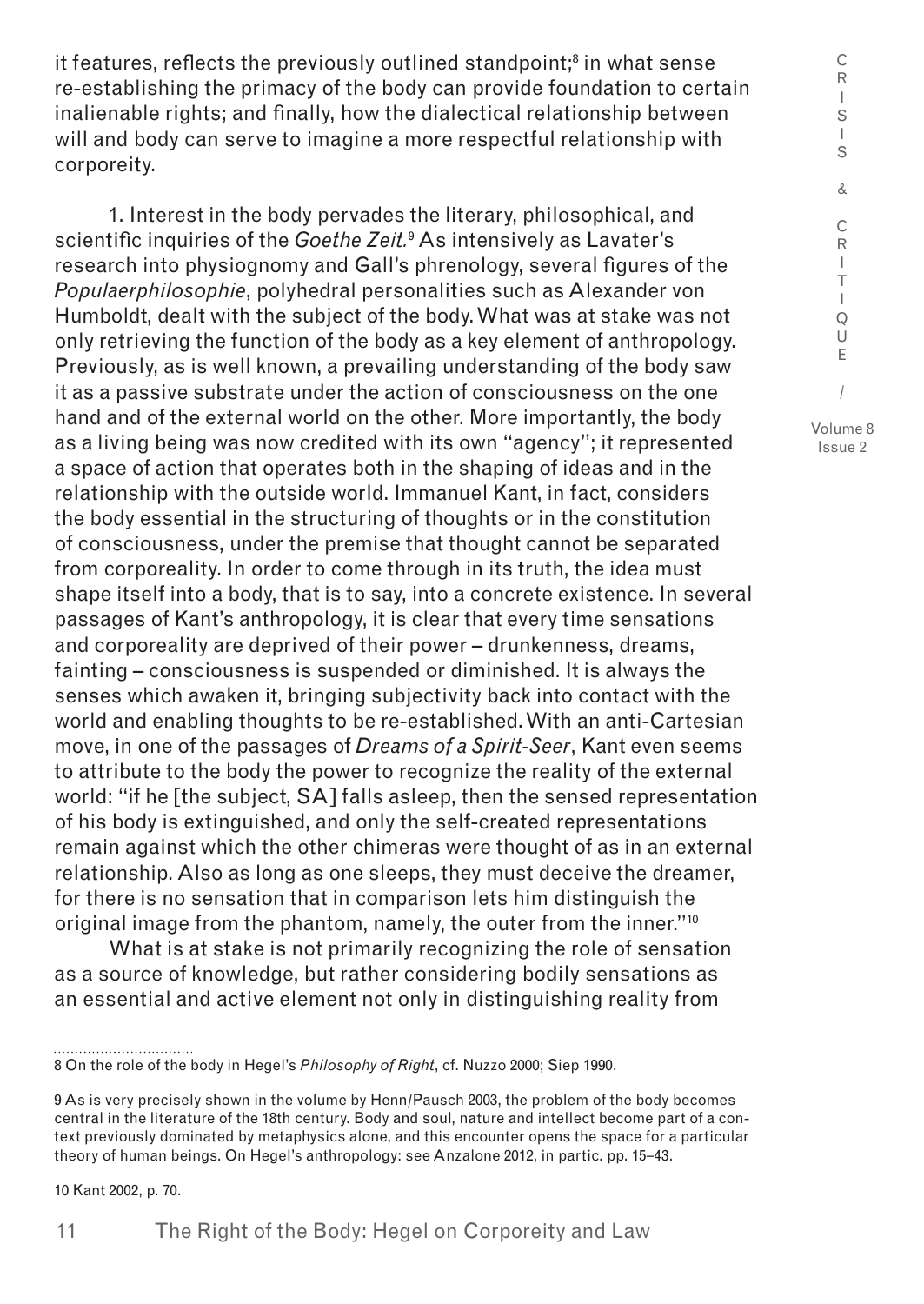imagination (or dream), but also in building it. If the body did not come along to give consistency to sensation, experience would be deprived of its necessary solidity, and it would be lost in the flow of the internal sense. It is arguably in this sense that Kant, in his *Anthropology*, says that the body not only gives us back our thoughts, but also our whole life: "The void of sensations we perceive in ourselves arouses a horror (*horror vacui*) and, as it were, the presentiment of a slow death which is regarded as more painful than when fate suddenly cuts the thread of life."11

But whereas Kant limits his analysis to the perspective of the subject, Fichte and Hegel also recognize the body's key contribution in the construction of intersubjective relations and in the political and juridical field.12 Fichte was the first to make headway on this path. Within Fichte's system, the body becomes indeed the concrete expression of formal freedom: "The person cannot be an absolutely free cause (i.e., a cause that has efficacy immediately through the will) except in the body."13 It is thanks to the flesh-and-blood body that free rational subjects can achieve some given goals, transforming, for instance, a given reflexive intention into concrete action with respect to physical movement. By anchoring freedom in the body, Fichte goes further than Kant regarding the opposition between freedom and nature: a disembodied I would in practice be ineffectual, a body without an I would be in the grip of causal determinism.14

Hegel shares Fichte's position on this point, and at the same time sees a limitation in it: Fichte's system preserves in fact elements of Kant's approach to the body as self-alienation. It thereby establishes a relationship of internal domination over the body where this latter remains in some way something "other."15 This is in direct contrast to what, at least from Hegel's point of view, should be the logical conclusion of Fichte's starting point: a materialist and more specifically physiological understanding of freedom, namely "a holistic conception of an internally concretely free subject 'at home' in its various psychic and somatic

13 Fichte 2000, p. 56.

C R I S I S & C R I T I Q U E / Volume 8 Issue 2

<sup>11</sup> Kant 2006, § 61, p. 129. However, Kant's framework remains dualistic, whereby, while he recognizes empirical and psychophysical determinations as essential to our very being as living and embodied subjects, at the same time he seems to take them as a resistance, an obstacle, to the attainment of freedom.

<sup>12</sup> Rush writes: "although there are faint antecedents in Kant for mutual recognition (*Anerkennung*) as an important ethical concept (e.g. the idea of a 'Kingdom of Ends'), nowhere does Kant allow that mutual recognition between ethical agents is constitutive of ethical agency, as do Fichte and Hegel", Rush 2007, p. 99.

<sup>14</sup> As Bernstein states: "That Fichte, who is often regarded as the arch subjective idealist without concern for the human body, should be forwarding a radically social and material conception of human experience should, at the very least, suggest that our conception of his philosophy wildly betrays its actuality", Bernstein 2007, p. 184.

<sup>15</sup> Gleeson 2020, in part. pp. 41–55.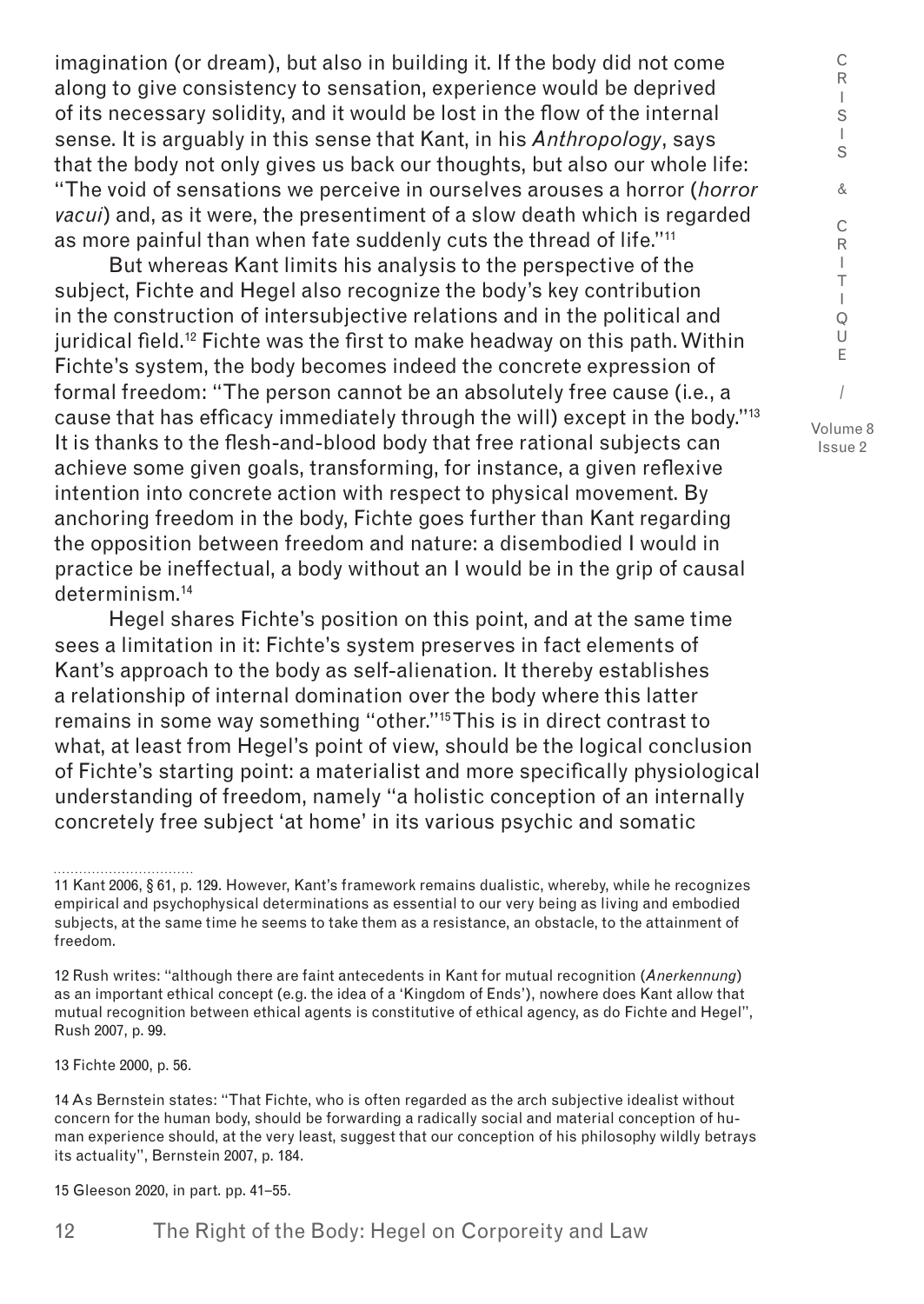determinants or 'inner nature'."16 Fichte seems in this respect to have stopped a few steps earlier.

Moving from a radically anti-dualist perspective, Hegel identifies instead the unified bodily organism as a pre-reflective, non-propositional space. The body becomes the starting point in the construction of all forms of practical relations. It provides the way out of a philosophy otherwise condemned to solipsism and abstraction. As he makes clear in his *Anthropology*, according to Hegel, not only does the body represent the first organ of sense that helps us structure the internal dimension and provide it with content, but above all our relationship with our body constitutes the first juridical form of relationship with something external. The body is thus part of the constitution of the human capacities and functions which are necessary to experience the world and to live in it.

2. As previously mentioned, Hegel's interest in the body has a different orientation compared to what discussed by the anthropology of his time. Rejecting any form of dualism, he does not seek to understand how two supposedly different substances, one thinking substance and one extended body, can act on each other (see the experiments in physiognomy and phrenology). Hegel's premise is instead the coextensiveness of body and soul. They are not two separate elements but constitutively intertwined and indistinguishable from each other.

This form of connection can also be found in the pages devoted to abstract right in the *Outlines*, where it is clear that corporeality is not only a key factor in the shaping of the subjective dimension, but also in the ethical and political sphere. Hegel sees law in its generality as a plane of abstraction, as abstract right. And, just as ideas and thoughts need an individual in order to be thought, likewise law needs the body, that is to say, the individual in its concreteness, to become effective. The dynamics is the same as that which binds the soul to the body in the *Anthropology*. While introducing the first section of the *Outlines*, Hegel feels, in fact, the need to introduce a digression on the core of the relationship between abstract right and its concretization, in the following terms: "The concept and its existence are two sides of the same thing, distinct and united, like soul and body. The body is the same life as the soul and yet both may be spoken of as lying outside one another. A soul without a body would not be a living thing, nor would a body without a soul. Hence the determinate existence [*Dasein*] of the concept is its body, while its body obeys the soul which brought it into being. […] If the body does not match the soul, it is a poor sort of thing. The unity of determinate existence and the concept, of body and soul, is the Idea. The unity is not a mere harmony, but rather a complete interpenetration. Nothing is alive which is not in some way or other Idea. The Idea of right is freedom, and if it is to be truly understood, it

16 Ibid., p. 54.

13

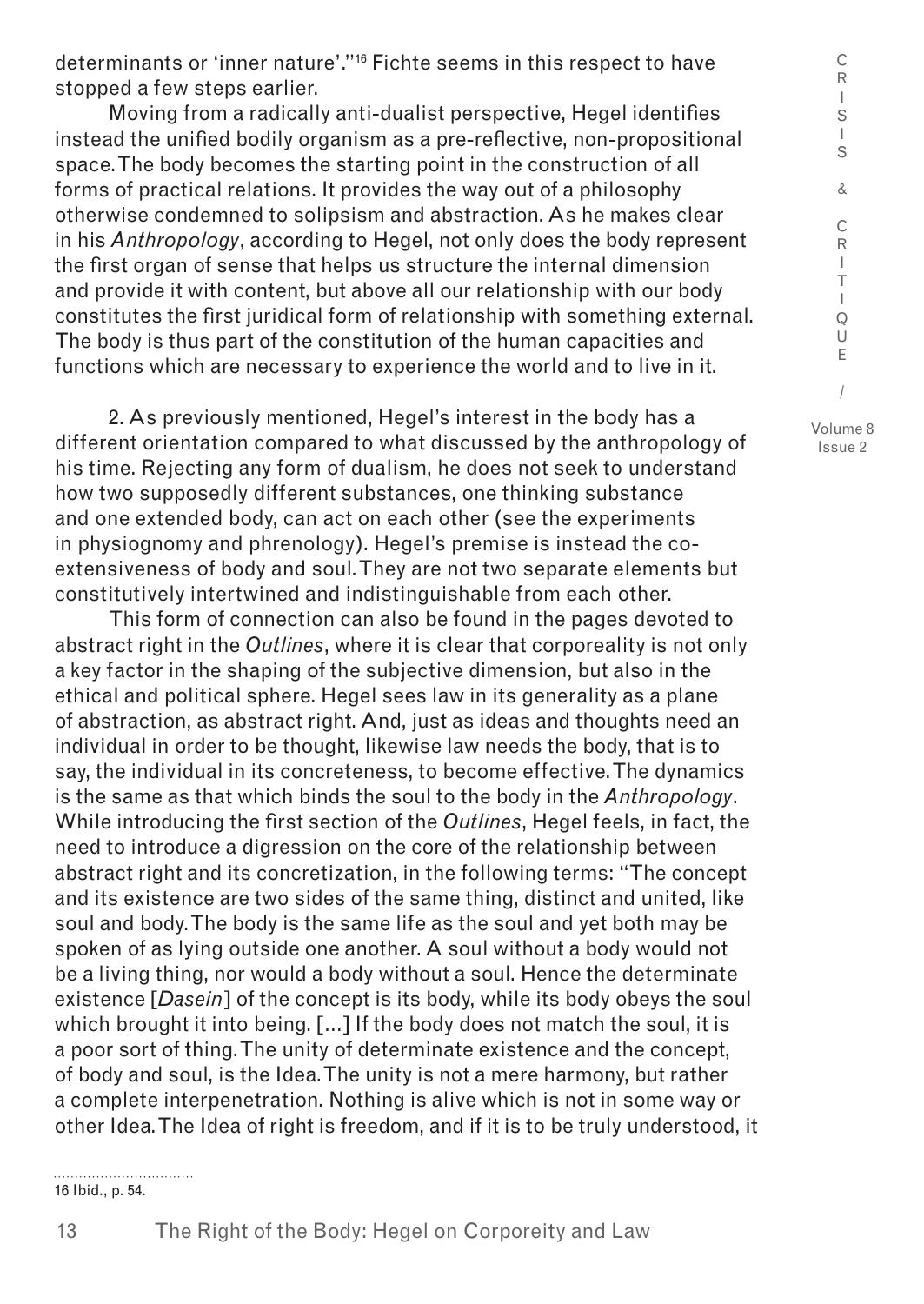must be known both in its concept and in the determinate existence of that concept."17

The fulfillment of freedom through right requires, therefore, the moment of embodiment. This is also the sign of its individuation and the only way to think of the realized idea, even in the juridical sphere. To achieve the ethical world and freedom, these need to be anchored in something concrete. Consequently freedom finds its centre of gravity in the natural existence of the subject, namely in the body.

Hegel's account in these pages, it goes without saying, has clearly its roots in the anthropological premises, according to which Hegel radically rejects the soul‒body dualism, stressing that no distinction can be made between these two features. The body is inseparable from the external world as well as from the internal one, it is part of the triad soulbody-objectivity and therefore it is a complex whole, which Hegel calls "organism" (both at individual and at political level). Furthermore, it is not by chance that for Hegel, at variance with Schelling, there is no *Welt*-*Seele*, for the soul must always be embodied. In order for a living being to exist, there must be a life principle (i.e., the soul), a body animated by this principle, and an external objectivity. The body represents then the pivot for the constitution not only of subjectivity but also of the spiritual world.

3. In the light of the so defined role of the body and of its nature intertwined with the external as well as with the internal world, one might still wonder what limits and possibilities does the will have to act on it?

In the *Outlines* Hegel argues that "I am alive in this organic body which is my external existence, universal in content and undivided, the real possibility of all further determined existence,"18 but, he continues, "as person, I possess my life and my body, like other things, only insofar as my will is in them." 19 Unlike animals that possess their bodies, but "they have no right to their life, because they do not will it," human beings can even destroy themselves. This possibility is connected to the will's act of appropriation of one's own body. This means understanding one's own body (existing in its immediacy) under the concept of *corpus proprium*. In this case, however, we are not dealing with the own body as presented by Husserl's phenomenology. In the *proprium*, here, there is reference to the property, and this is the first sign of a legally regulated relationship. In appropriating its own body, the will becomes the master of its own life. As Vieillard-Baron notes, "the syllogism of the body in the philosophy of right is thus the following: will, body, life".<sup>20</sup>

................................ 17 OPR, § 1, add.

18 OPR, § 47.

19 OPR, § 47.

20 Vieillad-Baron 2001, p. 116 (my transl.).

C R I S I S & C R I T  $\mathbf{I}$ Q U E / Volume 8 Issue 2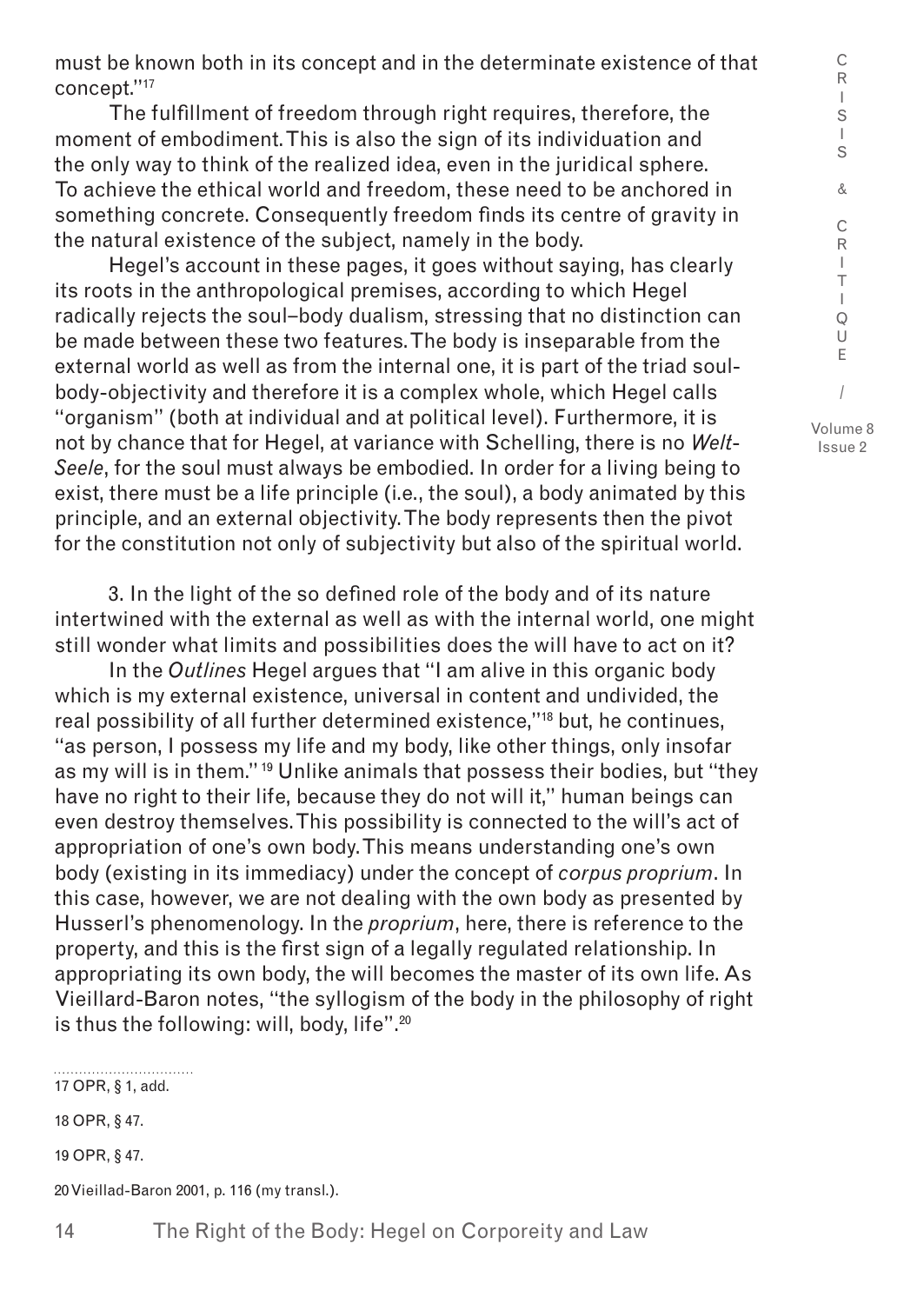As a result, while in the field of right, in order to acquire juridical personality, the will performs an act of abstraction from what is historically and empirically determined ("the person, as something abstract, has not yet been particularized or posited as distinct in some specific way"<sup>21</sup>), it also must appropriate its own body. A dual process of abstraction and appropriation is therefore at stake. But in this apparently contradictory process, the body, far from assuming a negative function, plays an essential role in the realization of freedom, just as it does on the organic level in the realization of subjectivity.

This is why, as he needs to account for legal coexistence, Hegel assigns to the body a function that is not accidental but constitutive:<sup>22</sup> the juridical appropriation of the body in the sphere of right is the first moment that makes it possible for freedom to be realized.

As Hegel makes clear in the *Outlines*, on the juridical level the human being is defined as a person capable of possessing. This definition clearly echoes the liberal mindset of Hegel's time. But it also makes clear that the body is "the *constitutive conceptual element* of the juridical category of the person, and is by no means, for Hegel, the simple external, empirical and extrinsic correlate of an already given personal unity."<sup>23</sup> Obviously, property is only the first step of right, which will find its achievement, as we know, only in the transition to the intersubjective and institutional dimension, that is, in civil society and the State.

But granted that the property is a *definiens* of human beings, a more precise analysis of it is due. First, one needs to distinguish between property and possession.

Property, Hegel explains, consists in extending my will over the thing. Therefore "my inward idea and will that something is to be mine are not enough to make it my property; to secure this end I must take possession of it. The existence which my willing thereby attains entails its capacity to be recognized by others."<sup>24</sup> The process of property requires an act of the will on the thing. In the case of one's own body, this can be done, for example, through training: "The training of my body in dexterity, like the education of my spirit, is likewise a more or

21 OPR, § 49.

## 22 Nuzzo 2000, p. 126.

23 Ibid., p. 133 (my transl.). Angelica Nuzzo also emphasises how the model of appropriation of the subject becomes that of the relationship of appropriation of one's own body, "the relationship to one's own body constitutes the model of every subsequent relationship of appropriation, and, from a logical point of view, establishes the rational basis—the *Grundlage*—of every further relationship (to things and persons)" (ibid., my transl.). Appropriating an object means therefore placing one's own soul in it (§ 44 Z). As a result, Nuzzo adds, the statement that my body is my property becomes the foundation of the statement according to which everything that is my property becomes my body, whereby property becomes "the expansion of the corporeality or physical presence of the subject into the objective world", ibid., p. 134 (my transl.).

24 OPR, § 51.

15

E / Volume 8 Issue 2

C R I S I S & C R I T I Q U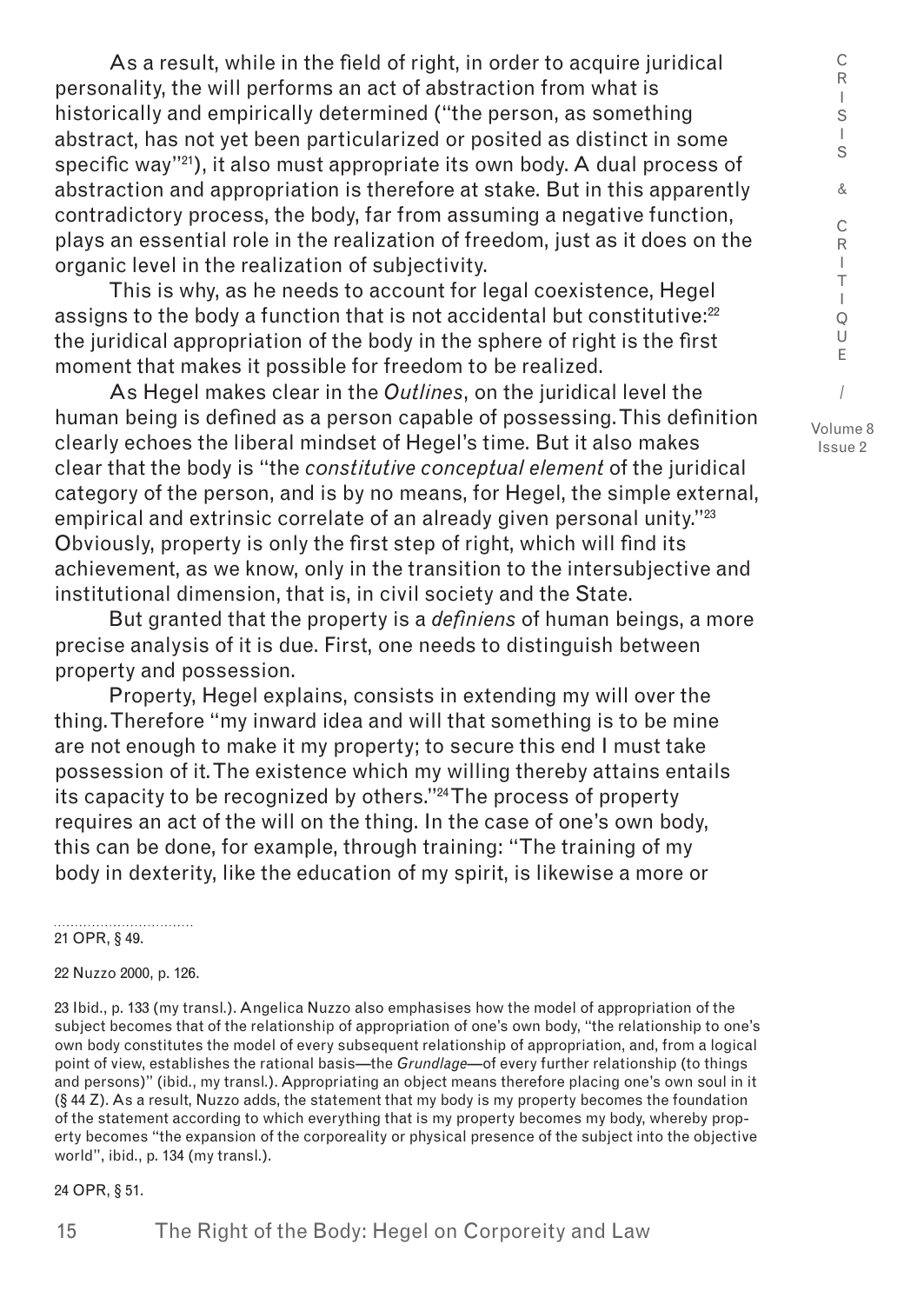less complete occupancy and penetration of it. It is my spirit which of all things I can make most completely my own."25 However, "actually taking possession is different from property as such because property is completed by the free will. In face of the free will, the thing retains nothing proper to itself even though in possession, as an external relation to an object, there still remains something external. The empty abstraction of a matter without properties which, when a thing is my property, is supposed to remain outside me and the property of the thing, is something which thought must overcome."26 The kind of property that can be exercised over the body, even if it is also something external, has a different nature compared to the rest of the external world, of the things that we face in the world. The body is in fact given as an immediate and natural existence, in relation to which one does not entertain the same relationship as with the world of things.

The conclusions that Hegel draws from this statement are very interesting and allow us to transition to the second question of this paper, namely how this new relationship between body and will can help us establish inalienable rights.

Granted that I cannot see myself as the "owner" of my body, I cannot alienate it; I cannot make one of my talents something external to me. This also has implications with regard to "work." I can give away the product of my body momentarily, but if I were to give it up forever, I would lose my actual reality and the possibility to realize myself as a human being. This is why Hegel's text allows to claim that slavery has no legal (and we might add, ontological) justification. We don't have the right not only to own someone as a slave, but we don't even have the right to freely make ourselves slaves: "those goods, or rather substantial characteristics, which constitute my very own person and the universal essence of my self-consciousness are inalienable and my right to them is imprescriptible."27 As an I living in a body, namely as a free being, I cannot "become stupid," I cannot "become a pack animal." "Slavery, serfdom, disqualification from holding property, encumbrances on property, and so forth […] ceding to someone else full power and authority to fix and prescribe what actions are to be done," are therefore not in the power of

25 OPR, § 52.

26 OPR, § 52.

27 OPR, § 66. Vieillard-Baron writes in this regard: "On voit ainsi se préciser la difference entre un idéalisme constructiviste comme celui de Fichte et un idéalisme qui intègre l'empiricité dans la spéculation comme celui de Hegel, pour lequel l'Esprit objectif n'existe que dans l'habitude de la réalité morale, c'est-à-dire comme une seconde nature (§ 151), ce qui signifie qu'il n'est pas absolu. Ce n'est pas dans le champ politique que l'Esprit peut se réaliser absolument, mais dans l'art, dans la religion et dans la philosophie où il est absolument libre", Vieillard-Baron 2001, p. 110. For Hegel it is also not possible for a father to consider his children as his property (§ 43 R). The recognition by Roman law of this faculty (for which children are slaves § 175) shows, in Hegel's eyes, its incompleteness.

& C R I T I Q U E / Volume 8 Issue 2

C R I S I S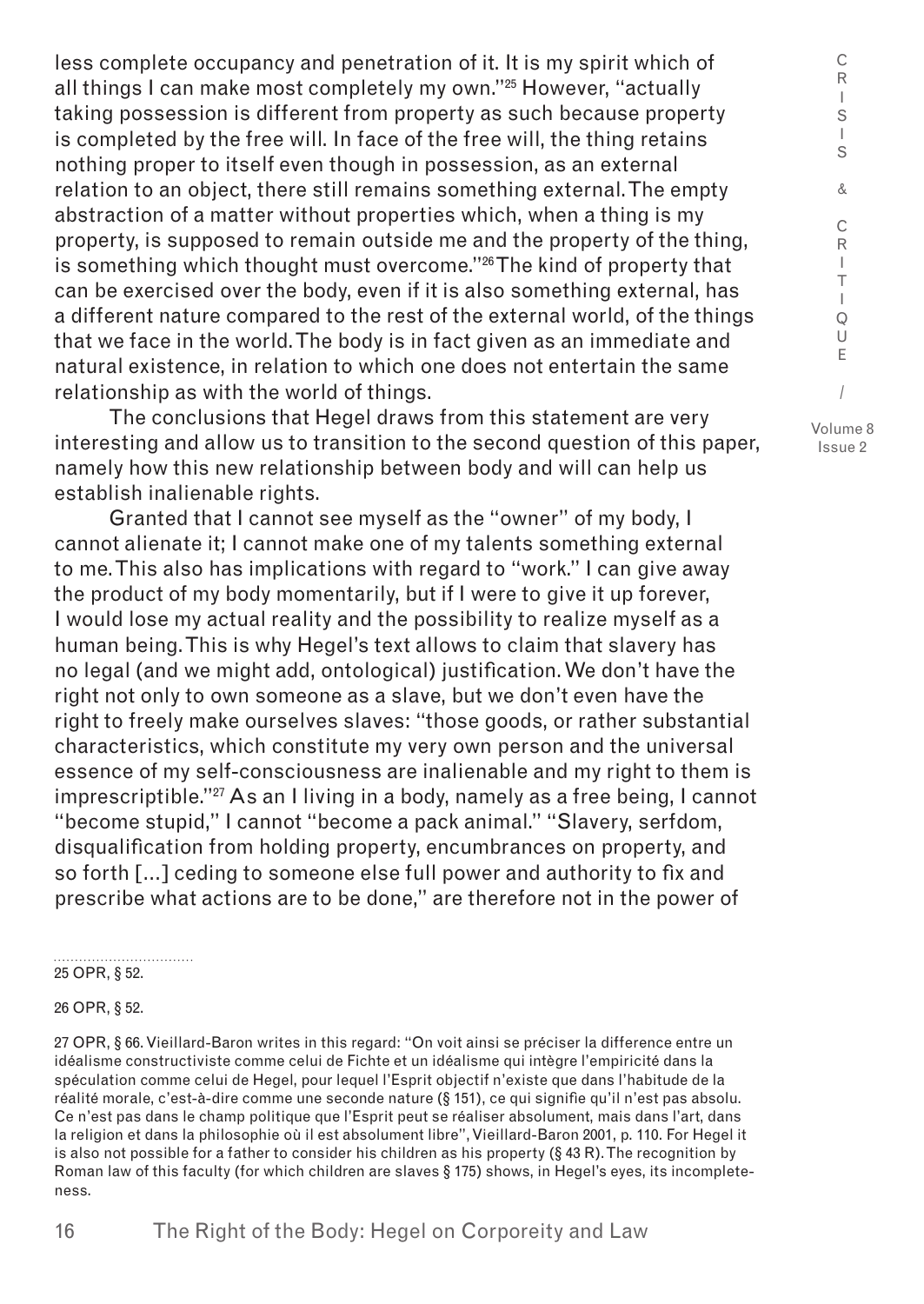a human being. As the body is something natural that I have immediately, but which does not have the same nature as external things, I cannot exercise the same property rights over it. In the light of this account of the body as "an object of exception," some inalienable rights, as inscribed in the will-body structure, are established with no corresponding duty.

Since the body stands for what allows me to realize my essence, that is to say, freedom, this "makes clear the contradiction in supposing that I have given into another's possession my capacity for rights, my ethical life and religious feeling; for either I have given up what I myself did not possess, or I am giving up what, so soon as I possess it, exists in essence as mine alone and not as something external."<sup>28</sup>

The body is therefore not a thing whose property can be claimed, even if the will can exercise a right over it. This is a key element in the relation between will and body. Although I can exercise a property right on the body, this happens by virtue of a will that as such makes of this object (i.e., the body) not an object among others in the external world, but an organic instrument of a person's will. As we read at § 48, the body becomes a *williges Organ* or a *besseltes Mittel*. I cannot do with the body what I do with other objects of which I am the owner. Since "the freedom of the subject is inseparable from his being a living organism that experiences sensations and desires through his own body [...] the person's right to his own freedom must therefore necessarily extend also to the vital and physical aspect of the subject."<sup>29</sup> In other words, since my body constitutes the possibility of my freedom, it is under the same type of protection which applies to the person, and therefore I may not abuse it, mutilate it, take my life or enslave myself.<sup>30</sup>

The inseparability of soul and body means that any violence done to my body is considered an attack on my whole person. And therefore the power exercised by others over my body is a power exercised over me: "If another does violence to my body, he does violence to me. If my body is touched or suffers violence, then, because I feel, I am touched myself actually, here and now. This creates the distinction between personal injury and damage to my external property, for in such property my will is not actually present in this direct fashion."31

28 OPR, § 66.

29 Nuzzo 2000, p. 142.

30 Unlike Kant (*Doctrine of Law*, §§ 24‒27), for whom marriage is a contract in which the contracting parties mutually authorize the use of their bodies, Hegel argues that to regard marriage as a contract is to make the body a thing, a property, a good that the other can enjoy. But if body and soul are not distinct then I cannot separate them in my legal constitution. Kant writes: "Marriage is founded upon the natural Reciprocity or intercommunity (*commercium*) of the Sexes […] For, this natural *Commercium*—as a *usus membrorum et facultatum sexualium alteriu*—is an enjoyment for which the one Person is given up to the other", Kant 1887, §§ 24-25.

31 OPR, § 48.

I S I S & C R I T I Q U E / Volume 8 Issue 2

C R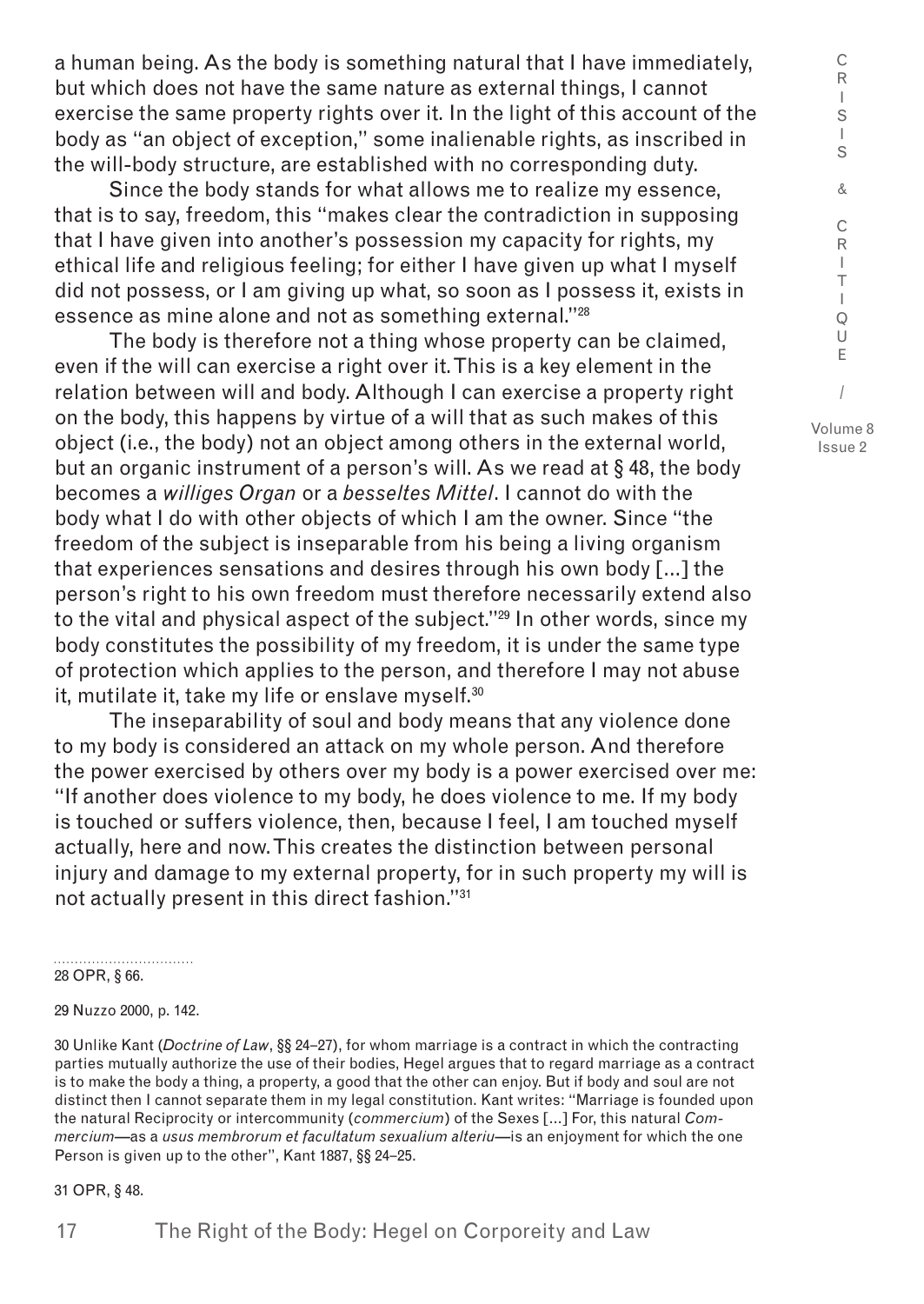But what happens when these fundamental rights are ignored? The path, Hegel writes, is not sealed. Inasmuch as it is a free will, my will cannot be constrained. In extreme cases, it can indeed pull back from the body: "As a living thing a human being may be coerced, i.e. his body or anything else external about him may be brought under the power of others; but the free will cannot be coerced at all (see § 5), except in so far as it fails to withdraw itself out of the external object in which it is held fast, or rather out of its idea of that object (see § 7). Only the will which allows itself to be coerced can in any way be coerced."<sup>32</sup>This amounts to saying that human beings are free to prefer death to constraint. But this final act of affirmation of freedom, by which the subject of the legal sphere, the living individual, renounces their own life, shows how the presumed superiority of the will is illusory. And it is no coincidence that, in the *Phenomenology*, the process that passes through the denial of material conditions, in the figure of the Stoic, arrives at an unhappy conscience, that is, a dim, unfinished consciousness.

Such a close relationship between will and corporeality leads to a reassessment of the foundation of right. Far from hinging upon an abstraction from all determinations, the notion of juridical person cannot but include the own body. The same applies, at a more advanced stage of the philosophy of right, to the political body. Also in this case Hegel highlights the influence of a pre-rational or feeling-based dimension.33 Here the reference is not only and not so much to theories of sympathy, such as Adam Smith's, or other feelings which ultimately, like imagination, fall under the middle-ground control of reason. What is here at stake is more importantly the acknowledgment of the key role of the feeling of self (*Selbstgefühl*)34 and *Gesinnung.*35 This understanding of feeling is typical of the era encompassing Shaftesbury and Hemsterhuis, whose works Hegel read and appreciated since his youth. The ethical feeling of belonging to a state and a community is built then on a feeling that is not only a faculty of reason, but is a physical sensation, which also

32 OPR, § 91.

33 Siep 1990, p. 203.

34 Cf. ibid., p. 204. The domain of the pre-reflective dimension for Hegel, as Siep makes clear, does not end quickly but develops into the *Gesinnungen*, the modes of feeling of ethics.

35 Italo Testa analyzes the shift of the founding moment of recognition from the ethical level to the natural one linked to sexual and reproductive relations. Testa's intention is not, however, to arrive at a naturalization of the ethical relationship. "The question, rather, is whether or not—to conceive Nature in its organization adequately, and thus also Spirit as Nature that returns to itself—every form of description, and every categorial apparatus, has to be reduced to the one we utilize to describe the material properties of bodies—a first-natural naturalism, for example under a physicalist description. Hegel's answer is, in that case, 'no,' since his analysis is, at bottom, dictated by the need to arrive at a broader concept of Nature, capable of embracing the totality of living realities—a broad or liberal naturalism capable of embracing the various levels of organization of living beings, including those phenomena of their social organization that we can also consider as spiritual second nature", Testa 2012, p. 25.

I S I S & C R I T I Q U E / Volume 8

C R

Issue 2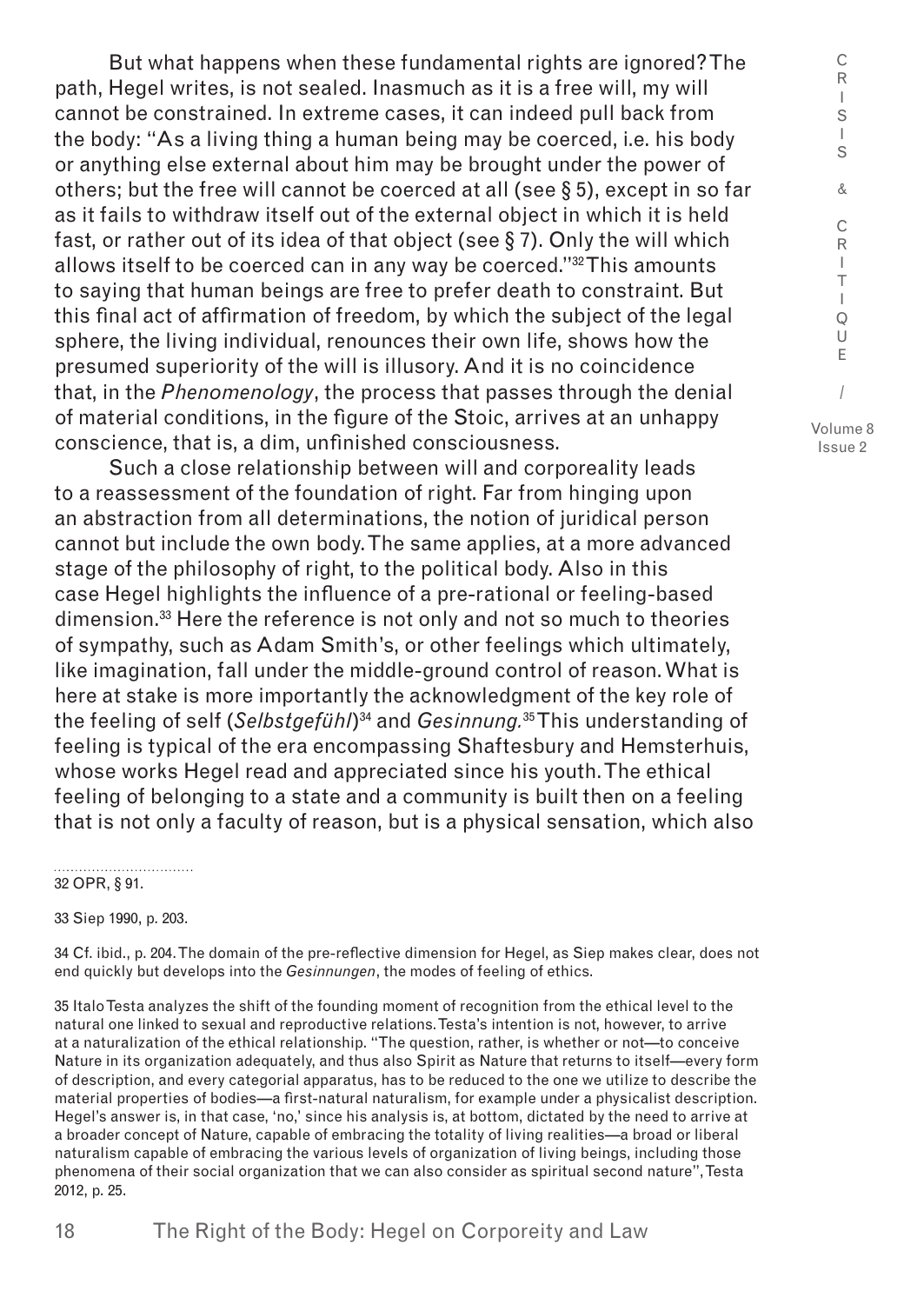passes through the body. This feeling structures our being on the basis of its repetition. This is also the origin of Jensen's idea of corporations – on the model of Renaissance guilds – as a link between the individual and the state. Corporations are supposed to translate their relationship with the institution neither in the form of moral imperatives nor in that of legal obligations, but rather as *Stimmung*, or the feeling each corporation has concerning the State. As it is the case for the structuring of subjectivity in the realm of anthropology, the *Stimmung* stands for a first step toward a process of subjectification, albeit still at an unconscious level, but which will not be lost in the conceptual reworking. The *Stimmung* remains one of the first elements of predisposition to openness to otherness which can and must certainly be formed, educated, but not cancelled.

4. What is the gain of this new reading of Hegel's account? What is the potential contribution to today's debates of Hegel's outline of the willbody-freedom relationship and of his dialectical retrieval of the function of the body? First, it is worth stating that, for Hegel, the body is not simply an element to be subjugated, but the notions of body and person are closely intertwined, and with respect to other external objects the body is to be granted a certain ontological privilege.

The relationship between person and body brings us back to what Catherine Malabou and Judith Butler define as hetero-affection or autoaffection. Is the body something alien to the subject or something that is an essential part of it?

According to Malabou, the body is "the outside of the subject," and the structure of the body-will relationship is therefore one of *heteroaffection.*36 There would therefore be no auto-affection, no ipseity that preexists subjectivity<sup>37</sup>: "Ipseity or auto-affection is not given as a necessary pre-existing structure of subjectivity. The transcendental and empirical forms of the 'I' are alien to each other, and the body appears as an other self within the self. No 'I' can ever affect or touch itself. Consciousness is an originary hetero-affected structure, always 'out of itself.'"38 This hetero-affected structure is what Malabou calls "the subject's plasticity." The subject's structure is to be made; it is never given *a priori*. The Hegelian subject is not existing outside its own self-production. If we were to assume a radical disjunction between subjectivity and corporeality, the final moment of understanding of the absolute spirit

C R I S I S & C R I T  $\mathbf{I}$ 

Volume 8 Issue 2

<sup>36</sup> Malabou/Butler 2011. Analysing the figure of the lordship-servitude in relation to that of the unhappy conscience, Malabou identifies two models of relationship with the body: one of attachment to the self (in which the servant forms the world through his body and recognizes himself), the other of detachment from the self (the subjugation of the body in the unhappy conscience) in function of the prevalence of a fully spiritual dimension.

<sup>37</sup> Cf. Malabou 2013.

<sup>38</sup> C. Malabou, *Unbind Me*, in Malabou/Butler 2011, p. 624. See also: Malabou 2005, in part. pp. 55‒75.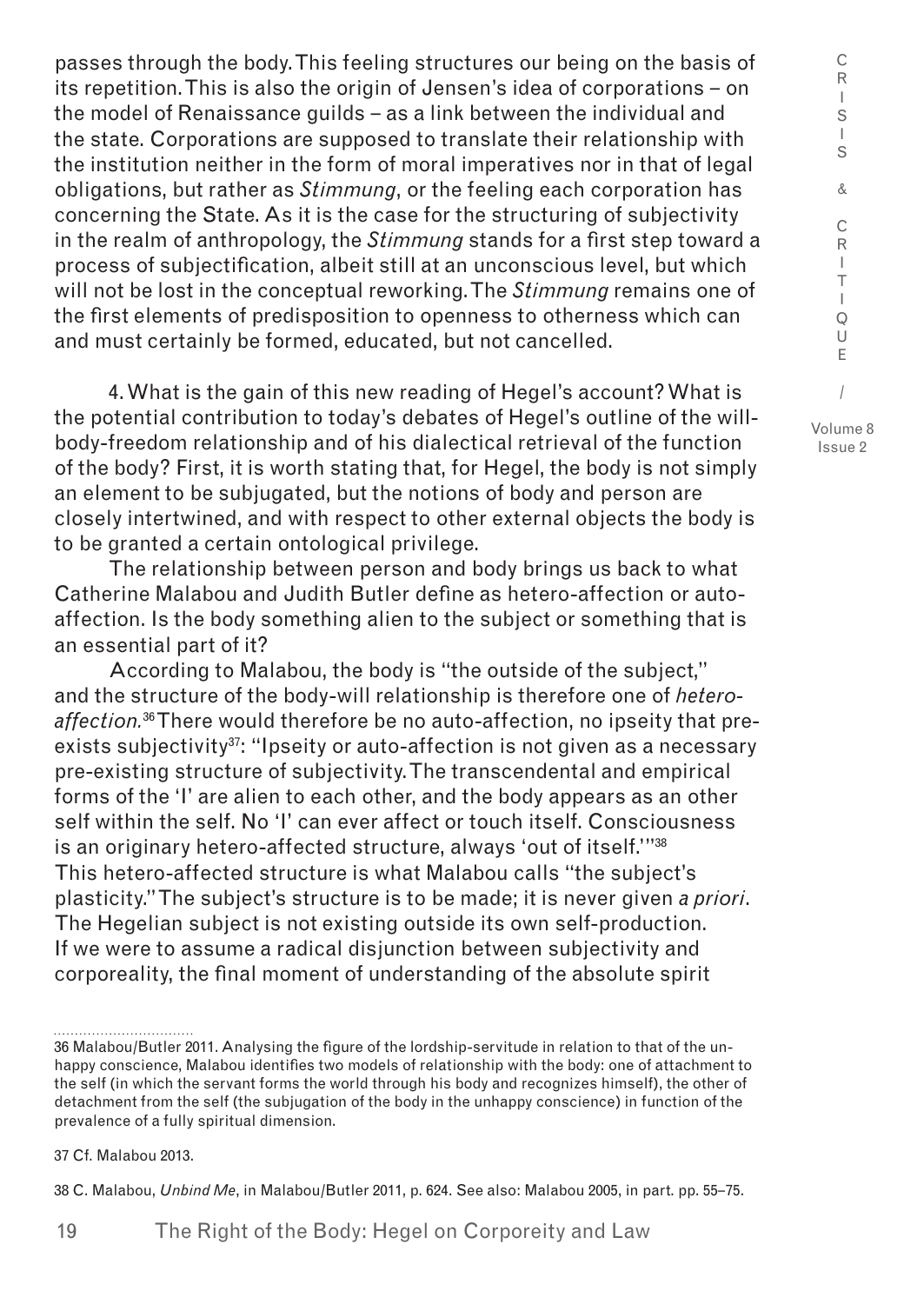would be the affirmation of an *impersonal instance*. This would lead to a constitution entrusted, not to the inseparable link with the self and consequently with other selves, but rather to a radical freedom from all pre-constituted forms.

This suggestive and in some passages stimulating interpretation of Hegel's text, contradicts, in my opinion, the starting premise of Hegel's account, namely that every individual life exists only insofar as it has a body, which is destined (*bestimmt*) to become its own in a process of formation and is therefore not an extraneous accident.39 To this it should be added that dialectical overcoming does not imply the extraneousness of the body to the process of subjectification. As Pirmin Stekel-Wiethofer states: "while Kant evidently still thinks within the perimeter of Platonic dualism and therefore also Cartesianism, Hegel indicates that in the end 'the body' always wins. In the end, that is, it is 'my body' that decides what really gets done. Therefore it makes absolutely no sense for me to try to separate my body from me, to put it in front of me, or for me to put myself in front of it."40

The account provided so far allows us to get to the last point of this paper, namely the possibility of a different relationship with one's own body. The possibility to act through our will on the body, but the impossibility to have full property over it, leaves a margin of openness between will and corporeality, a margin in which freedom and choice can find their space for achievement. Thanks to this non-coincidence between will and body, which would otherwise result in a form of deterministic causalism, it is also possible to imagine the possibility of action in the realm of *Bildung* and politics. Conversely, this also means that the body cannot be reduced to a thing and therefore must be protected from a disrespectful and violent use of it. As a result, Hegel's dialectical perspective helps us recover a relationship with the body, which is based on safeguard and respect for it. This latter aspect reminds us of the "law of night" to which *Antigone* appealed, demanding respect above all for her brother's body, in the name not only of the dignity of the individual, but also of that of an entire community\*.

C R I

<sup>39</sup> As Butler writes in reaction to Malabou's position: "Of course, in Hegel, the 'body' does not appear as such, which could mean that Hegel, at least in this context, seeks to elaborate a conception of desire, life, shape, without explicit recourse to the body. We can read this as a suppression, a structural somatophobia, but it might be more productive to ask how the body is always leaving its trace, even when it operates without being named explicitly. Maybe there is something about the body that cannot be named as such, or that is always conceptualized exclusively as a determinate shape, and so misrecognized, when it becomes 'the body'", J. Butler, *What Kind of Shape Is Hegel's Body in?* in Malabou/ Butler 2011, p. 632.

<sup>40</sup> Stekeler-Weithofer 2008, pp. 186‒187. \* I would like to thank Tessa Marzotto Caotorta for her attentive translation of the text.